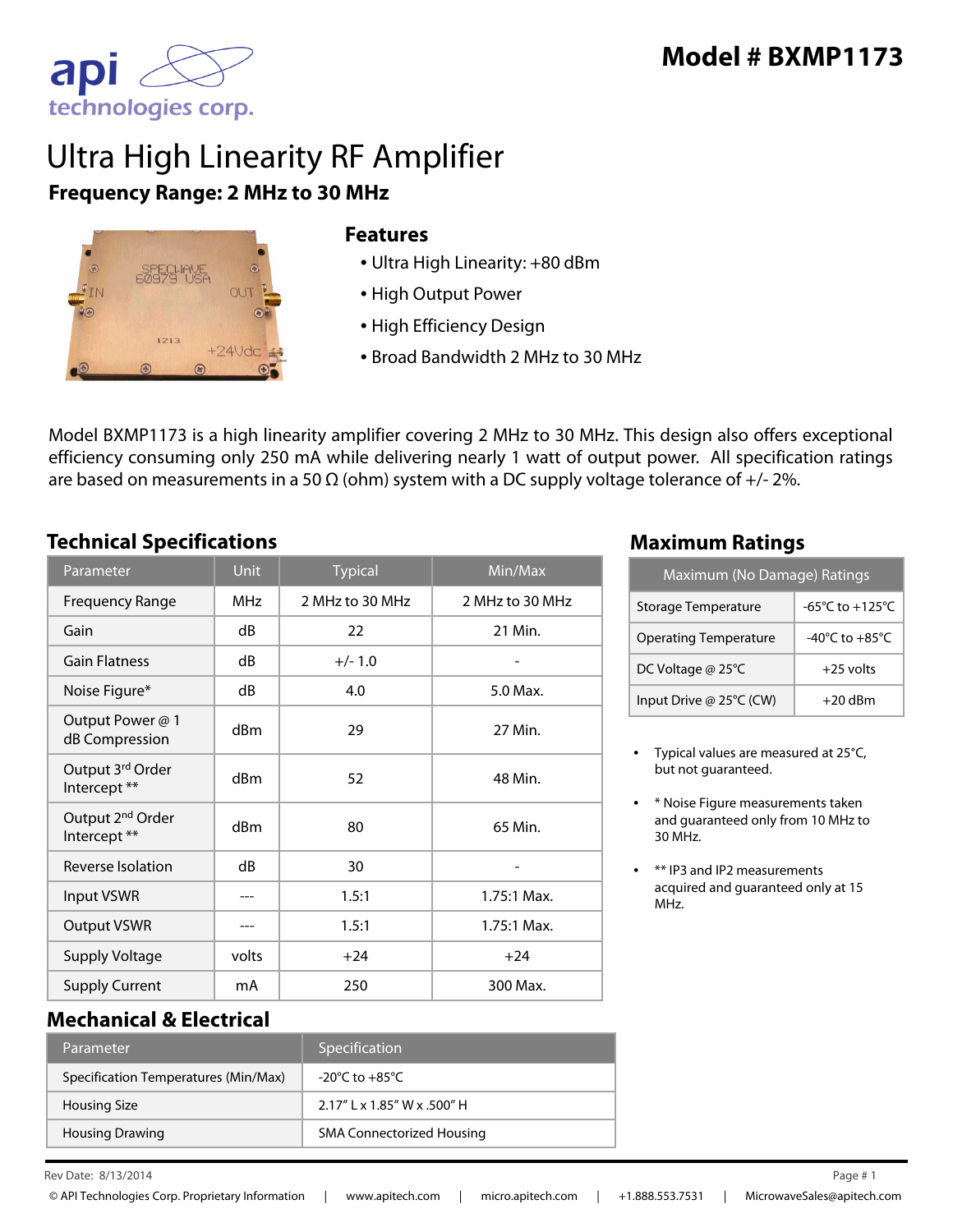### **Typical Performance Graphs**

#### **Gain (dB)**

**Noise Figure (dB)**



 $\mathsf{Rev}\,\mathsf{Date:}\;8/13/2014$  Page # 2